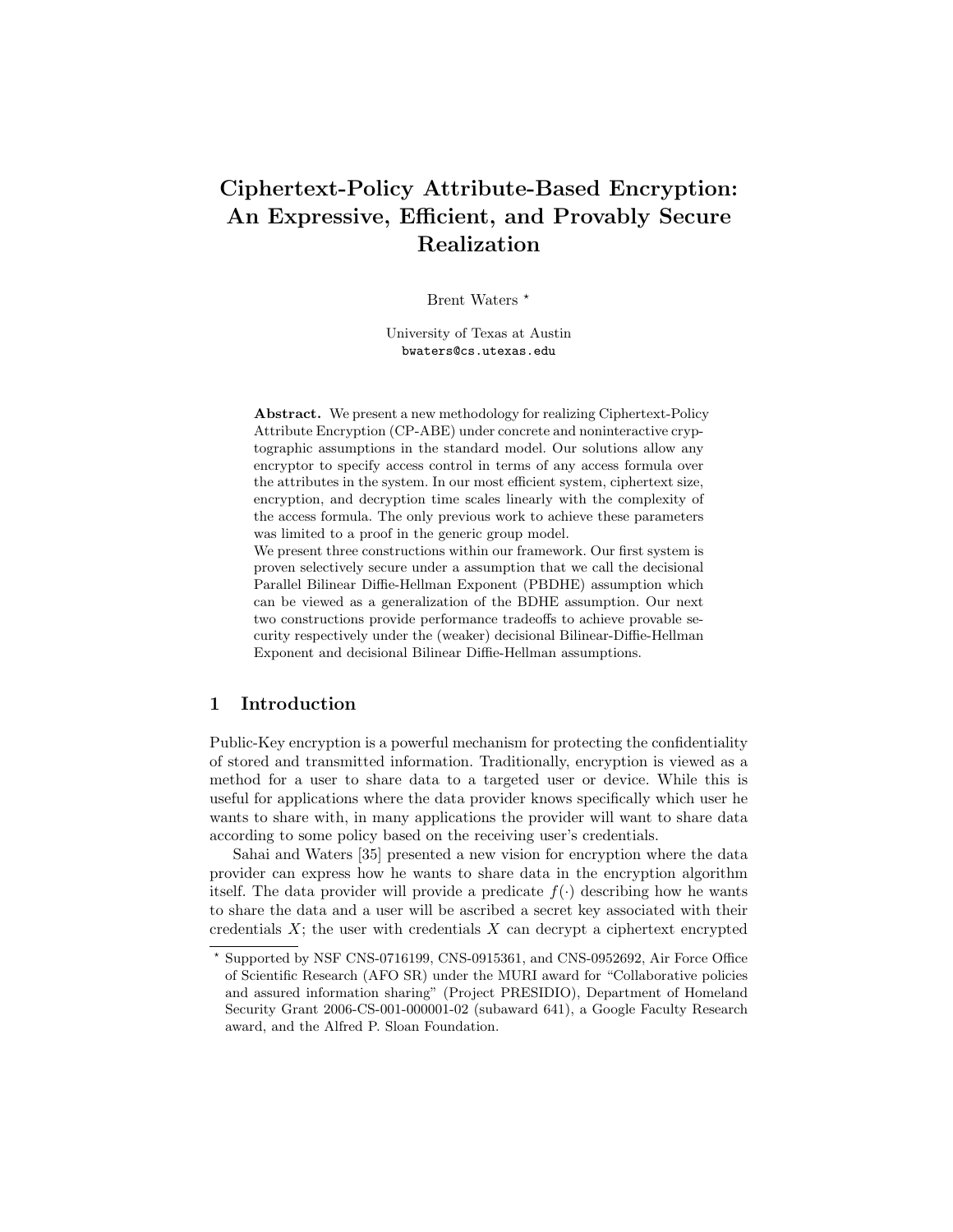with predicate f if  $f(X) = 1$ . Sahai and Waters [35] presented a particular formulation of this problem that they called Attribute-Based Encryption (ABE), in which a user's credentials is represented by a set of string called "attributes" and the predicate is represented by a formula over these attributes. Several techniques used by SW were inspired by prior work on Identity-Based Encryption [36, 13, 23, 18, 10]. One drawback of the Sahai-Waters approach is that their initial construction was limited to handling formulas consisting of one threshold gate.

In subsequent work, Goyal, Pandey, Sahai, and Waters [27] further clarified the concept of Attribute-Based Encryption. In particular, they proposed two complementary forms of ABE. In the first, Key-Policy ABE, attributes are used to annotate the ciphertexts and formulas over these attributes are ascribed to users' secret keys. The second type, Ciphertext-Policy ABE, is complementary in that attributes are used to describe the user's credentials and the formulas over these credentials are attached to the ciphertext by the encrypting party. In addition, Goyal et al. [27] provided a construction for Key-Policy ABE that was very expressive in that it allowed the policies (attached to keys) to be expressed by any monotonic formula over encrypted data. The system was proved selectively secure under the Bilinear Diffie-Hellman assumption. However, they left creating expressive Ciphertext Policy ABE schemes as an open problem.

The first work to explicitly address the problem of Ciphertext-Policy Attribute-Based Encryption was by Bethencourt, Sahai, and Waters [7]. They described an efficient system that was expressive in that it allowed an encryptor to express an access predicate f in terms of any monotonic formula over attributes. Their system achieved analogous expressiveness and efficiency to the Goyal et al. construction, but in the Ciphertext-Policy ABE setting. While the BSW construction is very expressive, the proof model used was less than ideal — the authors only showed the scheme secure in the generic group model, an artificial model which assumes the attacker needs to access an oracle in order to perform any group operations.<sup>1</sup>

Recently, ABE has been applied in building a variety of secure systems [34, 40, 9, 8]. These systems motivate the need for ABE constructions that are both foundationally sound and practical.

Ciphertext Policy ABE in the Standard Model The lack of satisfaction with generic group model proofs has motivated the problem of finding an expressive CP-ABE system under a more solid model. There have been multiple approaches in this direction.

First, we can view the Sahai-Waters[35] construction most "naturally" as Key-Policy ABE for a threshold gate. In their work, Sahai and Waters describe how to realize Ciphertext-Policy ABE for threshold gates by "grafting" so called "dummy attributes" over their basic system. Essentially, they transformed a KP-

<sup>&</sup>lt;sup>1</sup> Alternatively, we could derive a concrete, but interactive and complicated assumption directly from the scheme itself and argue that the scheme is secure under this assumption. However, this view is also not very satisfactory.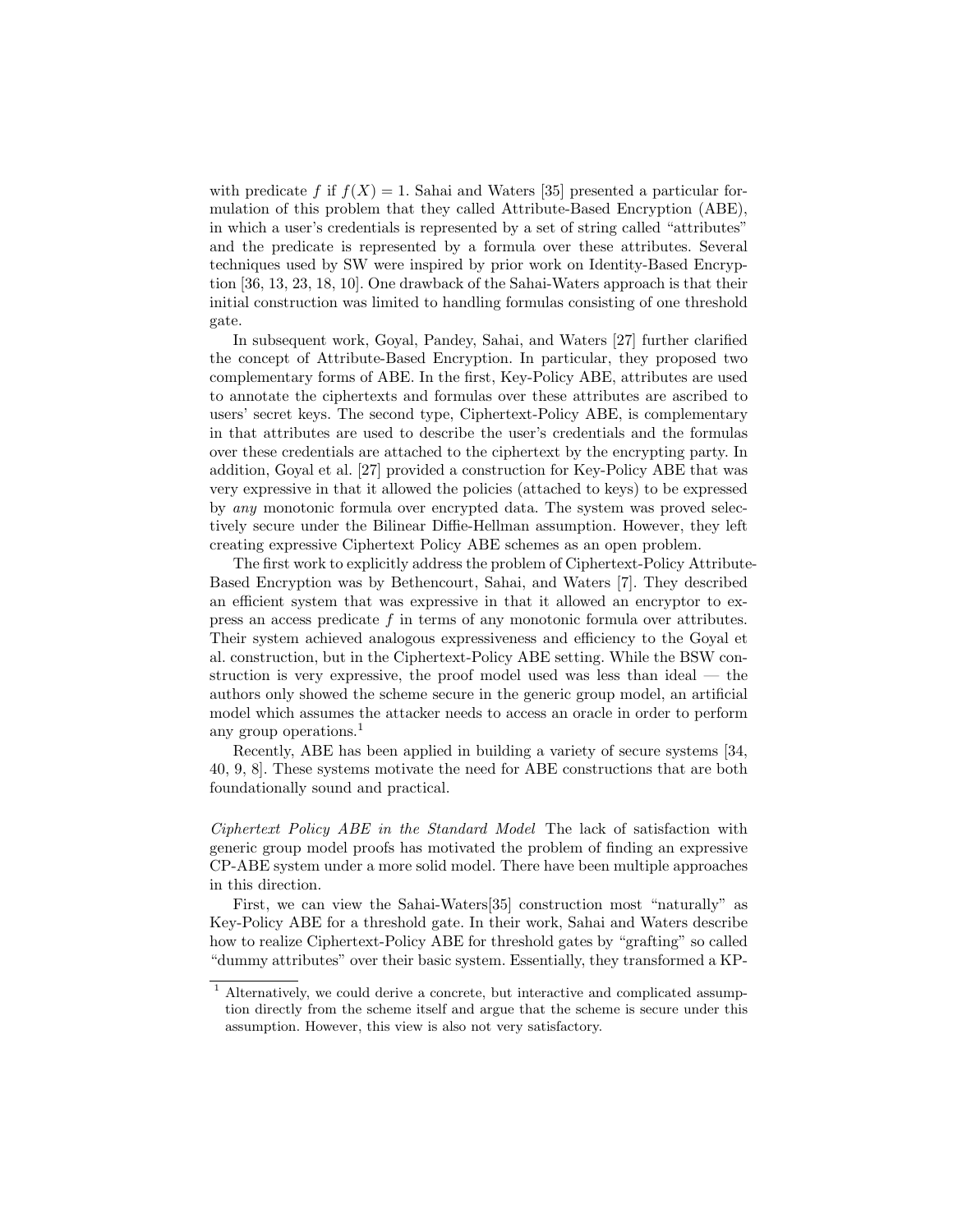ABE system into a CP-ABE one with the expressiveness of a single threshold gate. <sup>2</sup> Cheung and Newport[22] provide a direct construction for constructing a policy with a single AND gate under the Bilinear Diffie-Hellman assumption. Their approach has the drawbacks that it only allows a fixed number of system attributes and is limited to an AND gate (does not enable thresholds). In retrospect these two limitations actually make it less expressive than the SW transformation, although this wasn't necessarily immediately apparent.

Most recently, Goyal, Jain, Pandey, and Sahai [26] generalized the transformational approach to show how to transform a KP-ABE system into a CP-ABE one using what they call a "universal access tree". In particular, they provided a mapping onto a "universal" (or complete) access tree of up to depth d formulas consisting of threshold gates of input size  $m$ , where  $m$  and  $d$  are chosen by the setup algorithm. They applied a similar "dummy attribute" approach.

In order to accommodate a general access formula of size  $n$ , their scheme first translates this into a balanced formula. Under standard techniques a formula of size  $n$  can be "balanced" such that any formula (tree) of size  $n$  can be covered by a complete tree of size approximately  $O(n^{3.42})$ . Their work was the first feasibility result for expressive CP-ABE under a non-interactive assumption. Unfortunately, the parameters of ciphertext and private key sizes add encryption and decryption complexity blow up (in the worst case) by an  $n^{3.42}$  factor limiting its usefulness in practice. For instance, in a system with  $U$  attributes defined and n nodes the ciphertext overhead will be approximately a factor of  $U \cdot n^{2.42}$ greater than that of the BSW system. To give a concrete example, for the modest parameters of universe size  $U = 100$  attributes and a formula of 20 nodes the blowup factor relative to BSW is approximately 140, 000.

Our Contribution We present a new methodology for realizing Ciphertext-Policy ABE systems from a general set of access structures in the *standard model* under concrete and non-interactive assumptions. Both the ciphertext overhead and encryption time scale with  $O(n)$  where n is the size of the formula. In addition, decryption time scales with the number of nodes.

Our first system allows an encryption algorithm to specify an access formula in terms of any access formula. In fact our techniques are slightly more general. We express access control by a Linear Secret Sharing Scheme (LSSS) matrix M over the attributes in the system. Previously used structures such as formulas (equivalently tree structures) can be expressed succinctly [6] in terms of a LSSS. We do not lose any efficiency by using the more general LSSS representation as opposed to the previously used tree access structure descriptions. Thus, we achieve the same performance and functionality as the Bethencourt, Sahai, and Waters construction, but under the standard model.

In addition, we provide two other constructions that tradeoff some performance parameters for provable security under the respective weaker assumptions of decisional-Bilinear Diffie-Hellman Exponent (d-BDHE) and decisional-

<sup>2</sup> The Sahai-Waters construction was given prior to the Key-Policy and Ciphertext-Policy distinction; our interpretation is a retrospective one.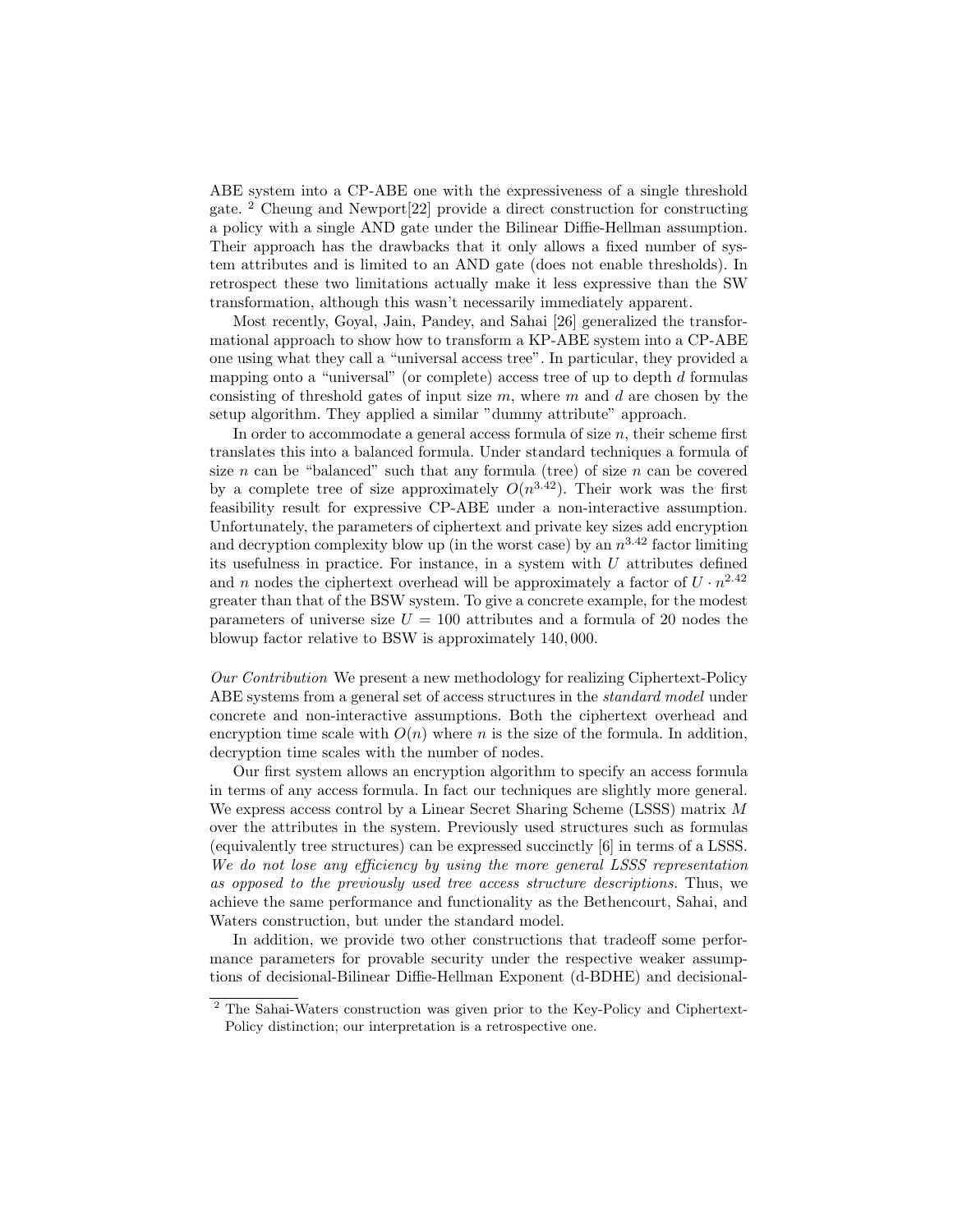Bilinear Diffie-Hellman assumptions. In Table 1 we summarize the comparisons between our schemes and the GJPS and BSW CP-ABE systems in terms of ciphertext and key sizes and encryption and decryption times. Taken all together our first scheme realizes the same efficiency parameters as the BSW encryption scheme, but under a concrete security assumption. At the same time, our d-BDH construction is proved under the same assumption as the GJPS system and achieves significantly better performance.

Our Techniques Our techniques provide a framework for directly realizing provably secure CP-ABE systems. In our systems, the ciphertext distributes shares of a secret encryption exponent s across different attributes according to the access control LSSS matrix M.

A user's private key is associated with a set  $S$  of attributes and he will be able to decrypt a ciphertext iff his attributes "satisfy" the access matrix associated with the ciphertext. As in previous ABE systems, the primary challenge is to prevent users from realizing collusion attacks. Our main tool to prevent this is to randomize each key with an freshly chosen exponent  $t$ . During decryption, each share will be multiplied by a factor  $t$  in the exponent. Intuitively, this factor should "bind" the components of one user's key together so that they cannot be combined with another user's key components. During decryption, the different shares (in the exponent) that the algorithm combines are multiplied by a factor of t. Ultimately, these randomized shares are only useful to that one particular key.

Our construction's structures and high level intuition for security is similar to the BSW construction. The main novelty in our paper is provide a method for proving security of such a construction. The primary challenge one comes across is (in the selective model) how to create a reduction that embeds a complex access structure in a short number of parameters. All prior ABE schemes follow a "partitioning" strategy for proving security where the reduction algorithm sets up the public parameters such that it knows all the private keys that it needs to give out, yet it cannot give out private keys that can trivially decrypt the challenge ciphertext. In prior KP-ABE schemes the challenge ciphertext was associated with a set  $S^*$  of attributes. This structure could fairly easily be embedded in a reduction as the public parameter for each attribute was simply treated differently depending whether or not it was in  $S^*$ . In CP-ABE, the situation is much more complicated as ciphertexts are associated with a potentially large access structure  $M^*$  that includes attributes multiple times. In general, the size of  $M^*$  is much larger than the size of the public parameters.<sup>3</sup> Consequently, there is not a simple "on or off" method of programming this into the parameters. Arguably, it is this challenge that lead the BSW paper to apply the generic group heuristic and GJPS paper to translate the problem back to KP-ABE.

<sup>&</sup>lt;sup>3</sup> Here we roughly mean size to be number of rows in the LSSS system or nodes in an access tree.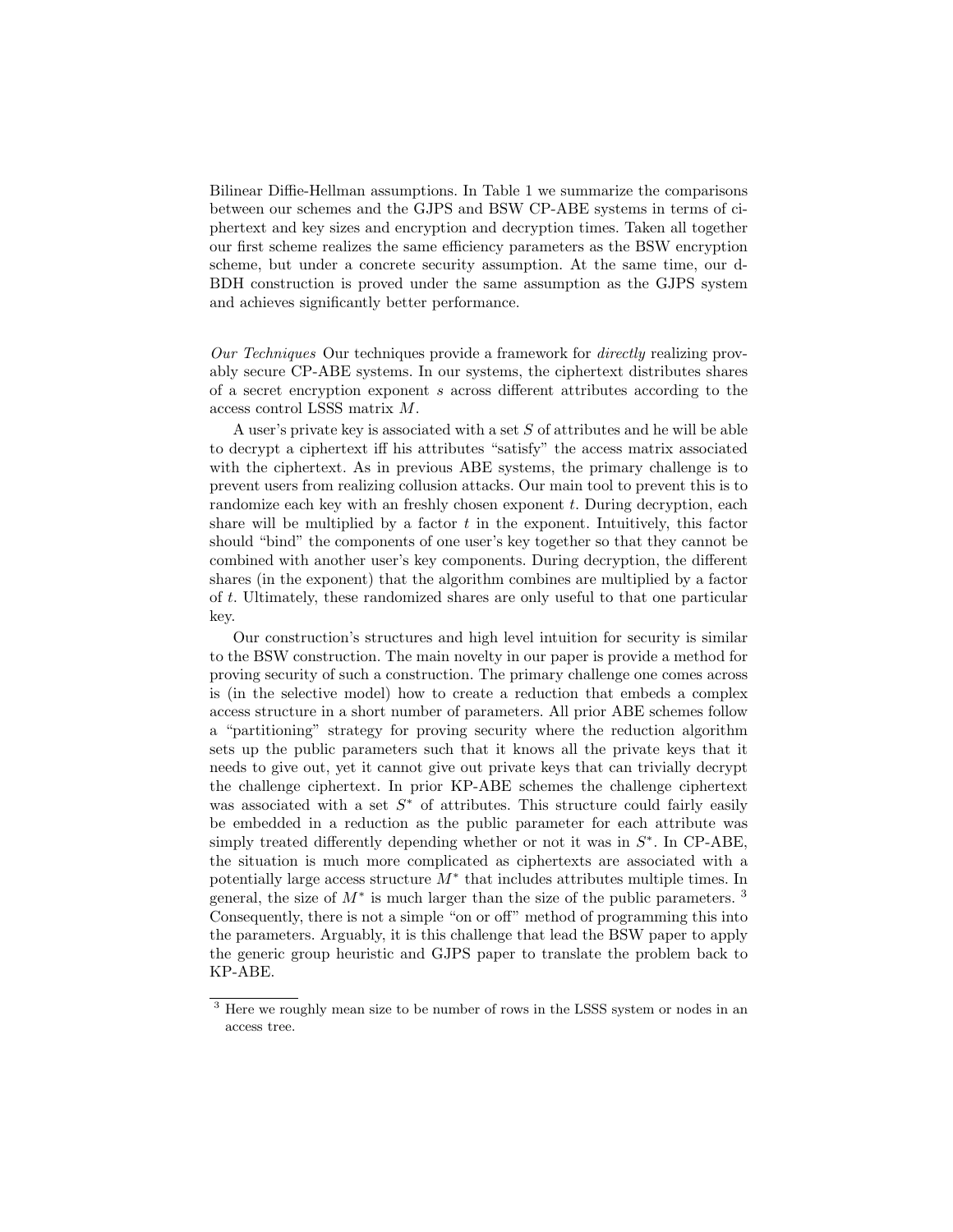In this paper, we create a method for directly embedding any LSSS structure M<sup>∗</sup> into the public parameters in our reduction. In the proofs of our system a simulator can "program" the LSSS matrix  $M^*$  of the challenge ciphertext (in the selective model of security). Consider a LSSS matrix  $M^*$  of size  $l^* \times n^*$ . For each row i of  $M^*$  the simulator needs to program in  $\ell$  pieces of information  $(M^*_{i,1},\ldots,M^*_{i,\ell})$  into the parameters related to the attribute assigned to that row. In our most efficient system we program in  $M^*$  using the d-Parallel BDHE assumption; however, in Section 5 we show variations of our construction that are provably secure using similar ideas, but under weaker assumptions.

Our methodology of creating a system and proof that directly addresses CP-ABE stands in contrast to the approach of GJPS which essentially maps CP-ABE requirements onto a KP-ABE scheme.

| System                |                                                | Ciphetext Size Private Key Size            | Enc. Time                                         | Assumption      |
|-----------------------|------------------------------------------------|--------------------------------------------|---------------------------------------------------|-----------------|
| BSW[7]                | $\mathcal{O}(n)$                               | $\mathcal{O}(A)$                           | $\mathcal{O}(n)$                                  | Generic Group   |
| GJPS[26]              | $\cdot n_{\rm max}^{3.42})$<br>$\mathcal{O}(U$ | $\mathcal{O}(A \cdot n_{\max}^{3.42})$     | $\overline{\mathcal{O}(U \cdot n_{\max}^{3.42})}$ | $d$ - $BDH$     |
| Section 3             | $\mathcal{O}(n)$                               | $\mathcal{O}(A)$                           | $\mathcal{O}(n)$                                  | d-Parallel BDHE |
| Full version<br>[42]] | $\mathcal{O}(n)$                               | $\mathcal{O}(k_{\max}\cdot A)$             | $\mathcal{O}(n)$                                  | $d$ -BDHE       |
| Section 5             | $\mathcal{O}(n^2)$                             | $\mathcal{O}(k_{\max} \cdot A + n_{\max})$ | $\mathcal{O}(n^2)$                                | d-BDH           |

Table 1. Comparison of CP-ABE systems in terms of ciphertext size, private key size, encryption and decryption times and assumptions. We let  $n$  be the size of an access formula , A be the number of attributes in a user's key, and T be (minimum needed) number of nodes satisfied of a formula by a user's attributes, and U be the number of attributes defined in the system. For our d-BDHE construction of the system defines a parameter  $k_{\text{max}}$ , which is the maximum number of times a single attribute will appear in a particular formula. In the GJPS construction and our d-BDH one of Section 5 the systems define  $n_{\text{max}}$  as a bound on the size any formula. The ciphertext and private key sizes are given in terms of the number of group elements, encryption time in terms of number of exponentiations, and decryption in terms of number of pairing operations.

## 1.1 Related Work

Some of the roots of ABE can be traced back to Identity-Based Encryption [36, 13, 23, 18, 10, 41, 24, 14] (IBE). One can view IBE as a very special case of ABE.

Different authors [38, 32, 4, 17, 3, 5] have considered similar problems without considering collusion resistance. In these works a data provider specifies an access formula such that a group of users can decrypt if the union of their credentials satisfies the formula. By only requiring the union of the credentials one does not worry about collusion attacks. In these schemes a setup authority simply assigns a separate public key to each credential and gives the corresponding secret key to each user that possesses the credential. Encryption is done by splitting secrets and then encrypting each share to the appropriate public key. Some of these schemes were inspired by earlier work [21, 20].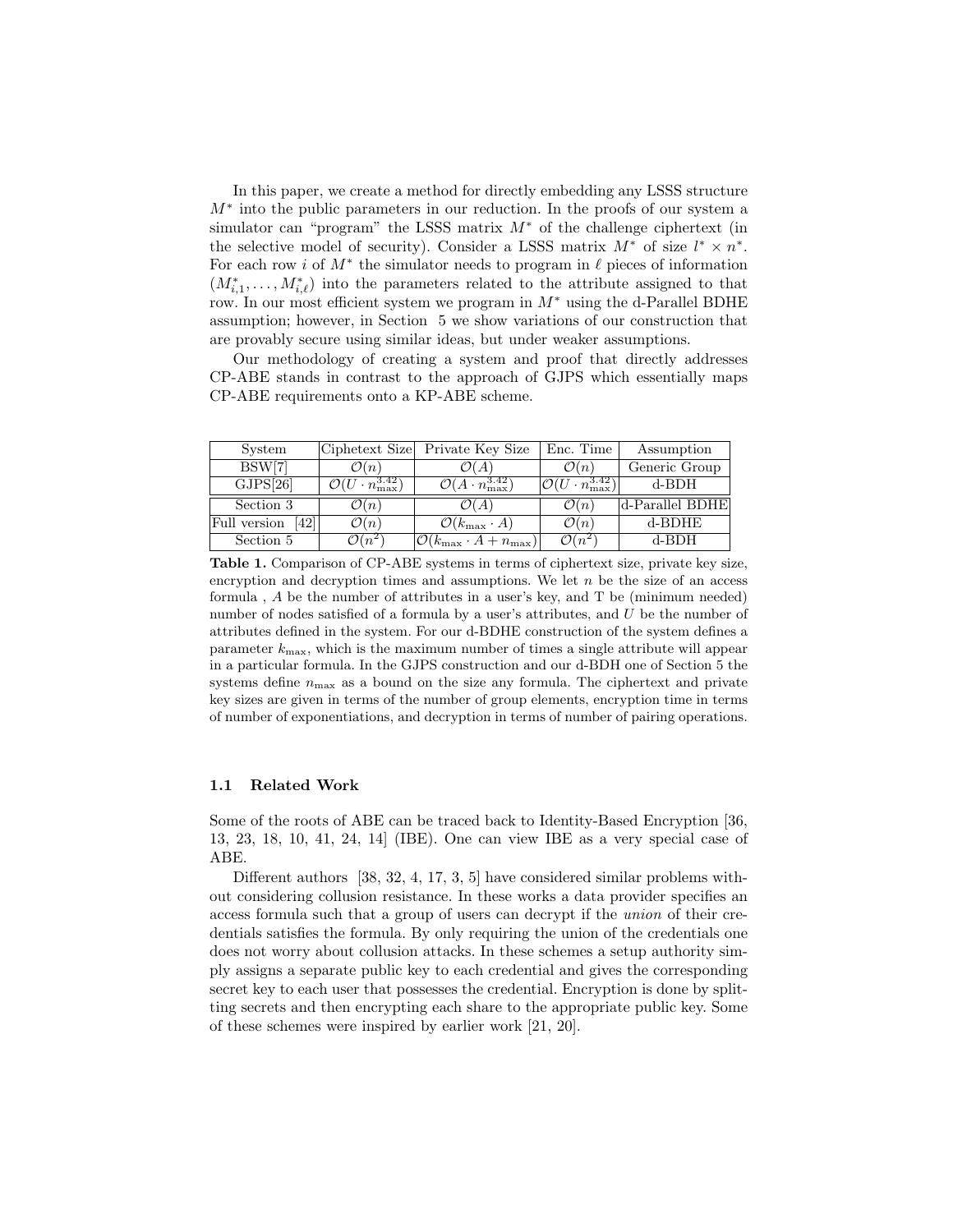Since the introduction of Attribute-Based Encryption by Sahai and Waters [35], there have been several papers [27, 7, 19, 33, 26] that have proposed different varieties of ABE. Most of them have been for monotonic access structures over attributes; one exception is the work of Ostrovsky, Sahai, and Waters [33] that showed how to realize negation by integrating revocation schemes into the GPSW ABE cryptosystem.

Most work on ABE is focused on complex access controls for hiding an encrypted payload of data. A related line of work called predicate encryption or searching on encrypted data attempts to evaluate predicates over the encrypted data itself [39, 12, 1, 16, 15, 37, 29]. These systems have the advantages of hiding the associated access structures themselves and thus providing a level of "anonymity". The concept of predicate encryption is more general than the one we consider. However, the predicate encryption systems realized thus far tend to be much less expressive than access control systems that leave the access structures in the clear.

Other examples of encryption systems with more "structure" added include Hierarchical Identity-Based Encryption [28, 25] and Wildcard IBE [2].

Finally, Lewko et. al. [31] recently leveraged the encoding technique from our work to build an ABE system that achieves adaptive (non-selective) security. The system of Lewko et. al. is based in composite order groups, which results in some loss of practical efficiency compared to our most efficient system. In addition, our BDH system is based off of more standard assumptions than those used in Lewko et. al.

## 2 Background

We first give formal definitions for access structures and relevant background on Linear Secret Sharing Schemes (LSSS). Then we give the security definitions of ciphertext policy attribute based encryption (CP-ABE). Finally, we give background information on bilinear maps.

### 2.1 Access Structures

**Definition 1 (Access Structure [6])** Let  $\{P_1, P_2, \ldots, P_n\}$  be a set of parties. A collection  $A \subseteq 2^{\{P_1, P_2, ..., P_n\}}$  is monotone if  $\forall B, C$ : if  $B \in A$  and  $B \subseteq$ C then  $C \in A$ . An access structure (respectively, monotone access structure) is a collection (respectively, monotone collection) A of non-empty subsets of  $\{P_1, P_2, \ldots, P_n\}, i.e., \mathbb{A} \subseteq 2^{\{P_1, P_2, \ldots, P_n\}} \setminus \{\emptyset\}.$  The sets in A are called the authorized sets, and the sets not in A are called the unauthorized sets.

In our context, the role of the parties is taken by the attributes. Thus, the access structure A will contain the authorized sets of attributes. We restrict our attention to monotone access structures. However, it is also possible to (inefficiently) realize general access structures using our techniques by having the not of an attribute as a separate attribute altogether. Thus, the number of attributes in the system will be doubled. From now on, unless stated otherwise, by an access structure we mean a monotone access structure.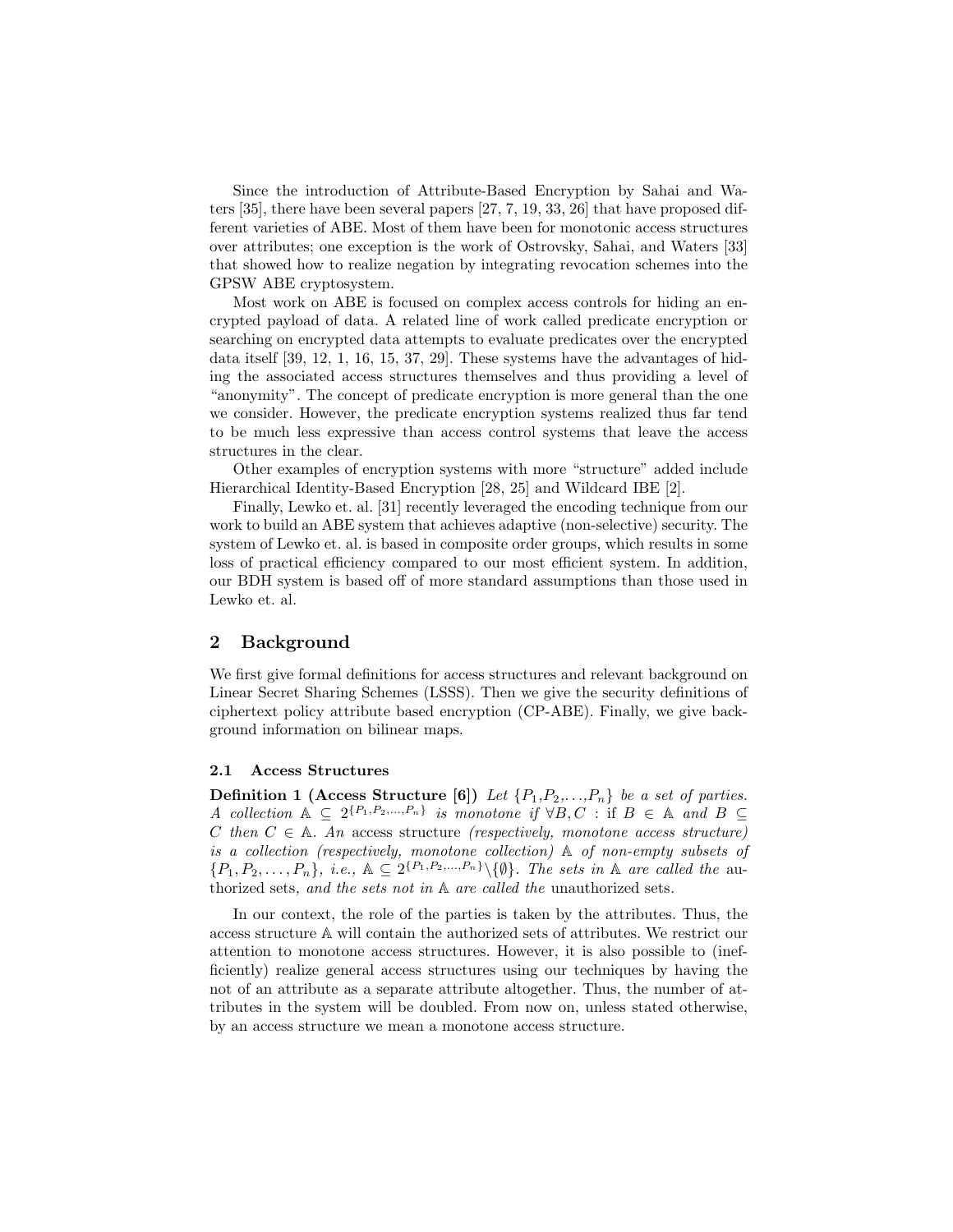### 2.2 Linear Secret Sharing Schemes

We will make essential use of linear secret-sharing schemes. We adapt our definitions from those given in [6]:

Definition 2 (Linear Secret-Sharing Schemes (LSSS) ) A secret-sharing scheme  $\Pi$  over a set of parties  $P$  is called linear (over  $\mathbb{Z}_p$ ) if

- 1. The shares for each party form a vector over  $\mathbb{Z}_p$ .
- 2. There exists a matrix an  $M$  with  $\ell$  rows and n columns called the sharegenerating matrix for  $\Pi$ . For all  $i = 1, \ldots, \ell$ , the *i*'th row of M we let the function  $\rho$  defined the party labeling row i as  $\rho(i)$ . When we consider the column vector  $v = (s, r_2, \ldots, r_n)$ , where  $s \in \mathbb{Z}_p$  is the secret to be shared, and  $r_2, \ldots, r_n \in \mathbb{Z}_p$  are randomly chosen, then Mv is the vector of  $\ell$  shares of the secret s according to  $\Pi$ . The share  $(Mv)_i$  belongs to party  $\rho(i)$ .

It is shown in [6] that every linear secret sharing-scheme according to the above definition also enjoys the linear reconstruction property, defined as follows: Suppose that  $\Pi$  is an LSSS for the access structure A. Let  $S \in A$  be any authorized set, and let  $I \subset \{1, 2, \ldots, \ell\}$  be defined as  $I = \{i : \rho(i) \in S\}$ . Then, there exist constants  $\{\omega_i \in \mathbb{Z}_p\}_{i\in I}$  such that, if  $\{\lambda_i\}$  are valid shares of any secret s according to  $\Pi$ , then  $\sum_{i \in I} \omega_i \lambda_i = s$ .

Furthermore, it is shown in [6] that these constants  $\{\omega_i\}$  can be found in time polynomial in the size of the share-generating matrix M.

*Note on Convention* We note that we use the convention that vector  $(1, 0, 0, \ldots, 0)$ is the "target" vector for any linear secret sharing scheme. For any satisfying set of rows  $I$  in  $M$ , we will have that the target vector is in the span of  $I$ .

For any unauthorized set of rows  $I$  the target vector is not in the span of the rows of the set I. Moreover, there will exist a vector  $w$  such that  $w$ .  $(1, 0, 0 \ldots, 0) = -1$  and  $w \cdot M_i = 0$  for all  $i \in I$ .

Using Access Trees Prior works on ABE (e.g., [27]) typically described access formulas in terms of binary trees. Using standard techniques [6] one can convert any monotonic boolean formula into an LSSS representation. An access tree of  $\ell$  nodes will result in an LSSS matrix of  $\ell$  rows. We refer the reader to the appendix of [30] for a discussion of how to perform this conversion.

### 2.3 Ciphertext-Policy ABE

A ciphertext-policy attribute based encryption scheme consists of four algorithms: Setup, Encrypt, KeyGen, and Decrypt.

 $Setup(\lambda, U)$ . The setup algorithm takes security parameter and attribute universe description as input. It outputs the public parameters PK and a master key MK.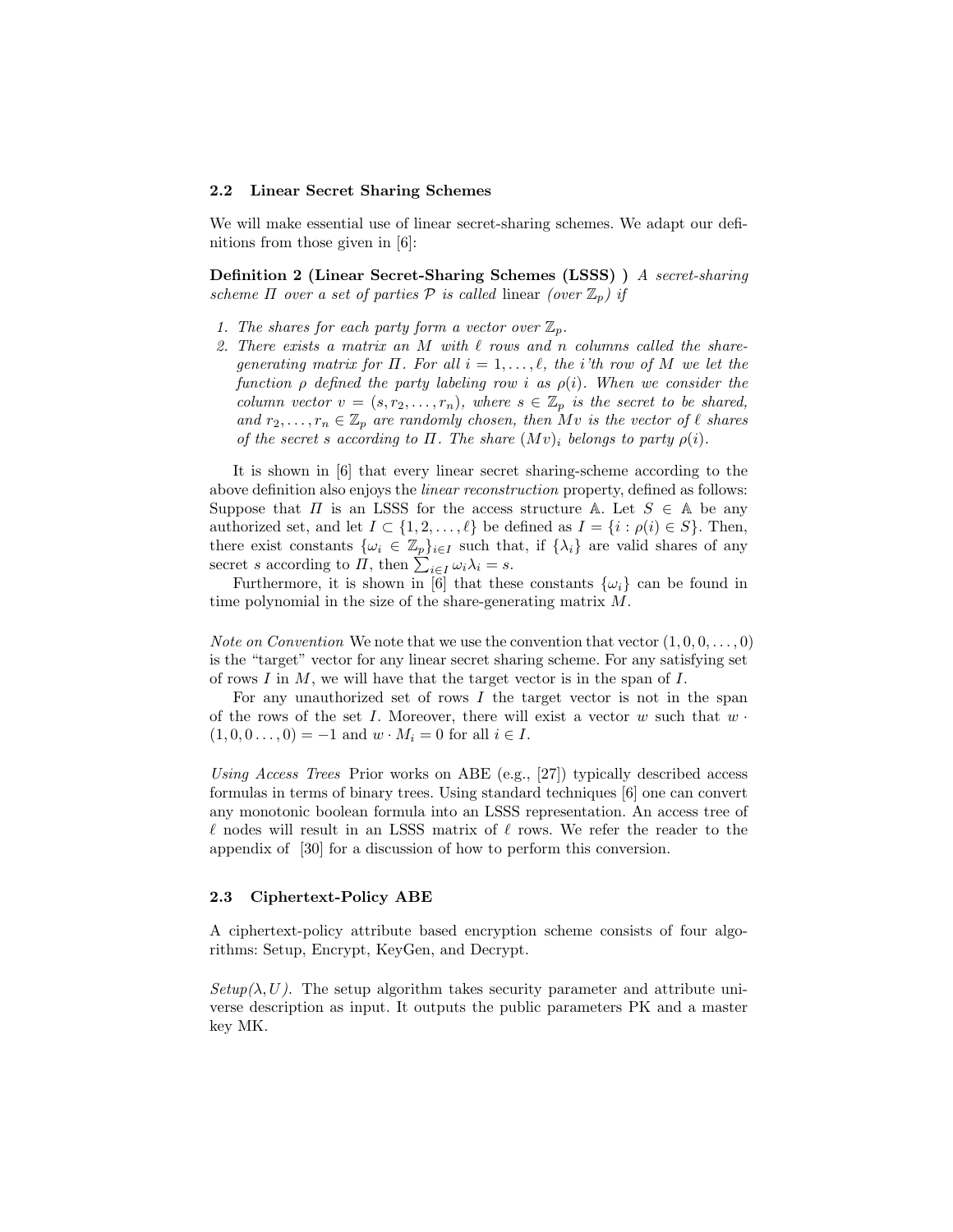$\text{Encrypt(PK}, M, A)$ . The encryption algorithm takes as input the public parameters PK, a message  $M$ , and an access structure  $A$  over the universe of attributes. The algorithm will encrypt  $M$  and produce a ciphertext CT such that only a user that possesses a set of attributes that satisfies the access structure will be able to decrypt the message. We will assume that the ciphertext implicitly contains A.

 $Key Generation(MK, S)$ . The key generation algorithm takes as input the master key MK and a set of attributes  $S$  that describe the key. It outputs a private key SK.

 $Decrypt(PK, CT, SK)$ . The decryption algorithm takes as input the public parameters PK, a ciphertext CT, which contains an access policy A, and a private key SK, which is a private key for a set  $S$  of attributes. If the set  $S$  of attributes satisfies the access structure A then the algorithm will decrypt the ciphertext and return a message M.

We now describe a security model for ciphertext-policy ABE schemes. Like identity-based encryption schemes [36, 13, 23] the security model allows the adversary to query for any private keys that cannot be used to decrypt the challenge ciphertext. In CP-ABE the ciphertexts are identified with access structures and the private keys with attributes. It follows that in our security definition the adversary will choose to be challenged on an encryption to an access structure  $A^*$  and can ask for any private key S such that S does not satisfy  $A^*$ . We now give the formal security game.

#### Security Model for CP-ABE

- Setup. The challenger runs the Setup algorithm and gives the public parameters, PK to the adversary.
- Phase 1. The adversary makes repeated private keys corresponding to sets of attributes  $S_1, \ldots, S_{q_1}$ .
- **Challenge.** The adversary submits two equal length messages  $M_0$  and  $M_1$ . In addition the adversary gives a challenge access structure A<sup>\*</sup> such that none of the sets  $S_1, \ldots, S_{q_1}$  from Phase 1 satisfy the access structure. The challenger flips a random coin b, and encrypts  $M_b$  under  $\mathbb{A}^*$ . The ciphertext CT<sup>\*</sup> is given to the adversary.

Phase 2. Phase 1 is repeated with the restriction that none of sets of attributes  $S_{q_1+1}, \ldots, S_q$  satisfy the access structure corresponding to the challenge.

Guess. The adversary outputs a guess  $b'$  of  $b$ .

The advantage of an adversary  $A$  in this game is defined as  $Pr[b' = b] - \frac{1}{2}$ . We note that the model can easily be extended to handle chosen-ciphertext attacks by allowing for decryption queries in Phase 1 and Phase 2.

Definition 3 A ciphertext-policy attribute-based encryption scheme is secure if all polynomial time adversaries have at most a negligible advantage in the above game.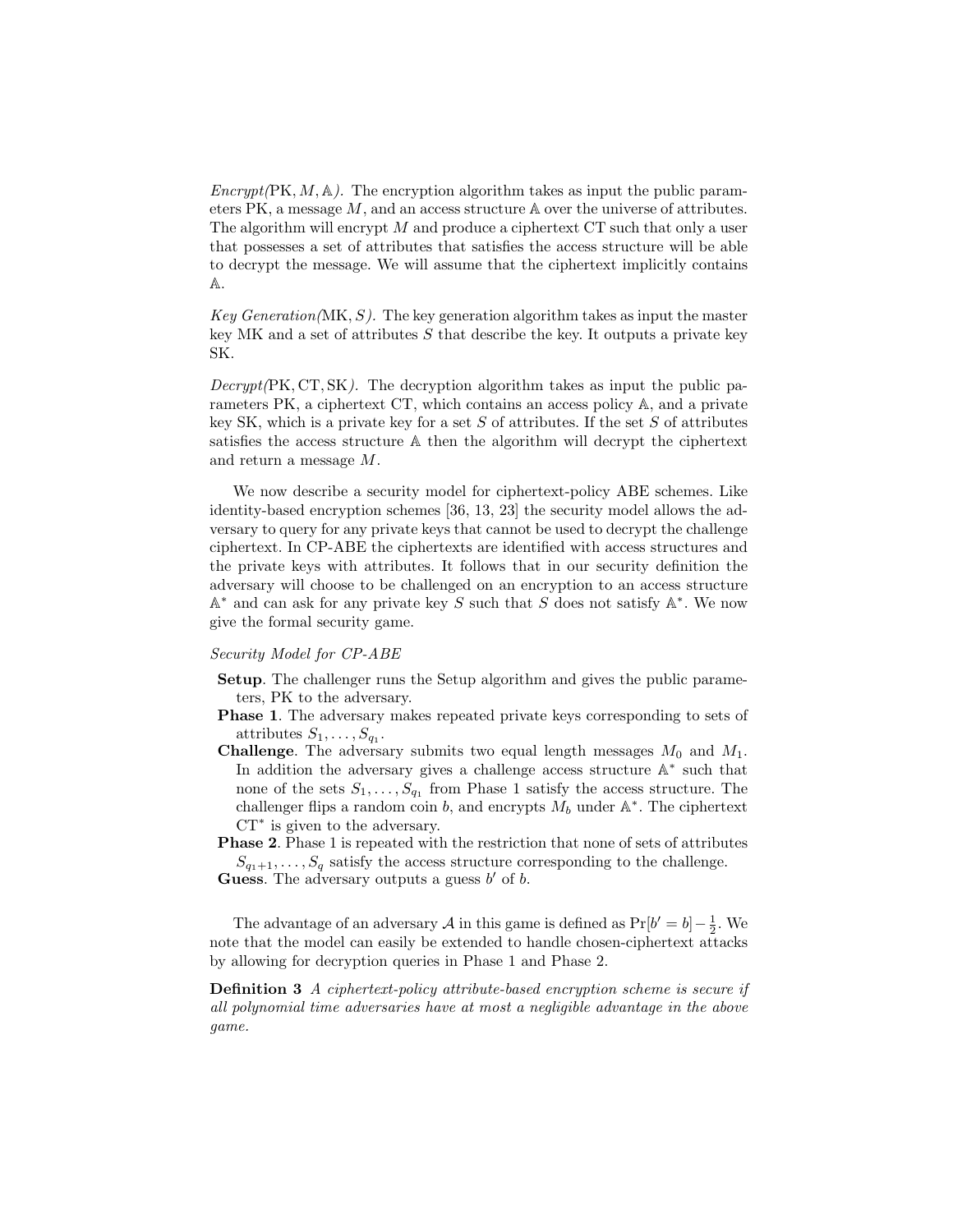We say that a system is *selectively* secure if we add an Init stage before setup where the adversary commits to the challenge access structure A<sup>\*</sup>. All of our constructions will be proved secure in the selective security model.

#### 2.4 Bilinear Maps

We present a few facts related to groups with efficiently computable bilinear maps and then give our number theoretic assumptions.

Let  $\mathbb{G}$  and  $\mathbb{G}_T$  be two multiplicative cyclic groups of prime order p. Let g be a generator of G and e be a bilinear map,  $e : \mathbb{G} \times \mathbb{G} \to \mathbb{G}_T$ . The bilinear map e has the following properties:

- 1. Bilinearity: for all  $u, v \in \mathbb{G}$  and  $a, b \in \mathbb{Z}_p$ , we have  $e(u^a, v^b) = e(u, v)^{ab}$ .
- 2. Non-degeneracy:  $e(g, g) \neq 1$ .

We say that  $\mathbb G$  is a bilinear group if the group operation in  $\mathbb G$  and the bilinear map  $e : \mathbb{G} \times \mathbb{G} \to \mathbb{G}_T$  are both efficiently computable. Notice that the map e is symmetric since  $e(g^a, g^b) = e(g, g)^{ab} = e(g^b, g^a)$ .

Decisional Parallel Bilinear Diffie-Hellman Exponent Assumption We define the decisional  $q$ -parallel Bilinear Diffie-Hellman Exponent problem as follows. Choose a group  $\mathbb{G}$  of prime order p according to the security parameter. Let  $a, s, b_1, \ldots, b_q \in \mathbb{Z}_p$  be chosen at random and g be a generator of G. If an adversary is given  $y=$ 

$$
g, g^s, g^a, \dots, g^{(a^q)}, g^{(a^{q+2})}, \dots, g^{(a^{2q})}
$$
  

$$
\forall_{1 \leq j \leq q} g^{s \cdot b_j}, g^{a/b_j}, \dots, g^{(a^q/b_j)}, g^{(a^{q+2}/b_j)}, \dots, g^{(a^{2q}/b_j)}
$$
  

$$
\forall_{1 \leq j,k \leq q, k \neq j} g^{a \cdot s \cdot b_k/b_j}, \dots, g^{(a^q \cdot s \cdot b_k/b_j)}
$$

it must remain hard to distinguish  $e(g, g)^{a^{q+1}s} \in \mathbb{G}_T$  from a random element in  $\mathbb{G}_T$ .

An algorithm B that outputs  $z \in \{0, 1\}$  has advantage  $\epsilon$  in solving decisional  $q$ -parallel BDHE in  $\mathbb G$  if

$$
\left| \Pr \left[ \mathcal{B}(\boldsymbol{y}, T = e(g, g)^{a^{q+1}s}) = 0 \right] - \Pr \left[ \mathcal{B}(\boldsymbol{y}, T = R) = 0 \right] \right| \ge \epsilon
$$

Definition 1. We say that the (decision) q parallel-BDHE assumption holds if no polytime algorithm has a non-negligible advantage in solving the decisional q-parallel BDHE problem.

We give a proof that the assumption generically holds in the full version of our paper [42].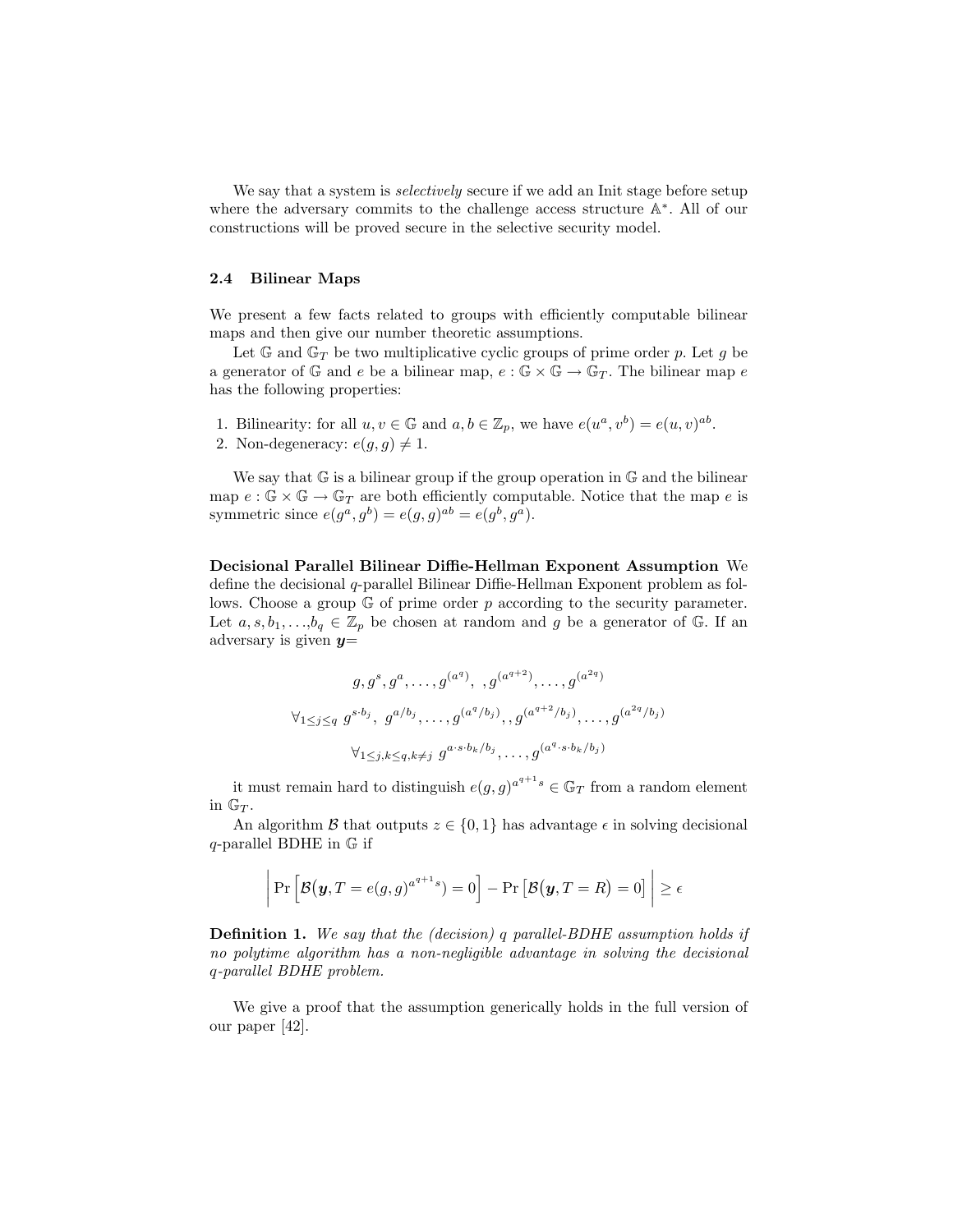## 3 Our Most Efficient Construction

We now give our main construction that both realizes expressive functionality and is efficient and is provably secure under a concrete, non-interactive assumption.

In our construction the encryption algorithm will take as input a LSSS access matrix M and distribute a random exponent  $s \in \mathbb{Z}_p$  according to M. Private keys are randomized to avoid collusion attack.

 $Setup(U)$  The setup algorithm takes as input the number of attributes in the system. It then chooses a group  $\mathbb G$  of prime order p, a generator g and U random group elements  $h_1, \ldots, h_U \in \mathbb{G}$  that are associated with the U attributes in the system. In addition, it chooses random exponents  $\alpha, a \in \mathbb{Z}_p$ .

The public key is published as

$$
PK = g, e(g,g)^{\alpha}, g^{a}, h_1, \ldots, h_U.
$$

The authority sets  $MSK = g^{\alpha}$  as the master secret key.

 $\text{Encrypt}(PK,(M,\rho),\mathcal{M})$  The encryption algorithm takes as input the public parameters PK and a message  $\mathcal M$  to encrypt. In addition, it takes as input an LSSS access structure  $(M, \rho)$ . The function  $\rho$  associates rows of M to attributes.

Let M be an  $\ell \times n$  matrix. The algorithm first chooses a random vector  $v =$  $(s, y_2, ..., y_n) \in \mathbb{Z}_p^n$ . These values will be used to share the encryption exponent s. For  $i = 1$  to  $\ell$ , it calculates  $\lambda_i = \mathbf{v} \cdot M_i$ , where  $M_i$  is the vector corresponding to the *i*th row of M. In addition, the algorithm chooses random  $r_1, \ldots, r_\ell \in \mathbb{Z}_p$ .

The ciphertext is published as  $CT =$ 

$$
C = \mathcal{M}e(g, g)^{\alpha s}, \ C' = g^{s}
$$
  

$$
(C_1 = g^{a\lambda_1}h_{\rho(1)}^{-r_1}, \ D_1 = g^{r_1}), \dots, (C_\ell = g^{a\lambda_\ell}h_{\rho(\ell)}^{-r_n}, \ D_\ell = g^{r_\ell})
$$

along with a description of  $(M, \rho)$ .

 $KeyGen(MSK, S)$  The key generation algorithm takes as input the master secret key and a set S of attributes. The algorithm first chooses a random  $t \in \mathbb{Z}_p$ . It creates the private key as

$$
K = g^{\alpha} g^{at} \quad L = g^t \quad \forall x \in S \; K_x = h^t_x.
$$

 $Decrypt$ (CT,SK) The decryption algorithm takes as input a ciphertext CT for access structure  $(M, \rho)$  and a private key for a set S. Suppose that S satisfies the access structure and let  $I \subset \{1, 2, ..., \ell\}$  be defined as  $I = \{i : \rho(i) \in S\}.$ Then, let  $\{\omega_i \in \mathbb{Z}_p\}_{i\in I}$  be a set of constants such that if  $\{\lambda_i\}$  are valid shares of any secret s according to M, then  $\sum_{i \in I} \omega_i \lambda_i = s$ . (Note there could potentially be different ways of choosing the  $\omega_i$  values to satisfy this.)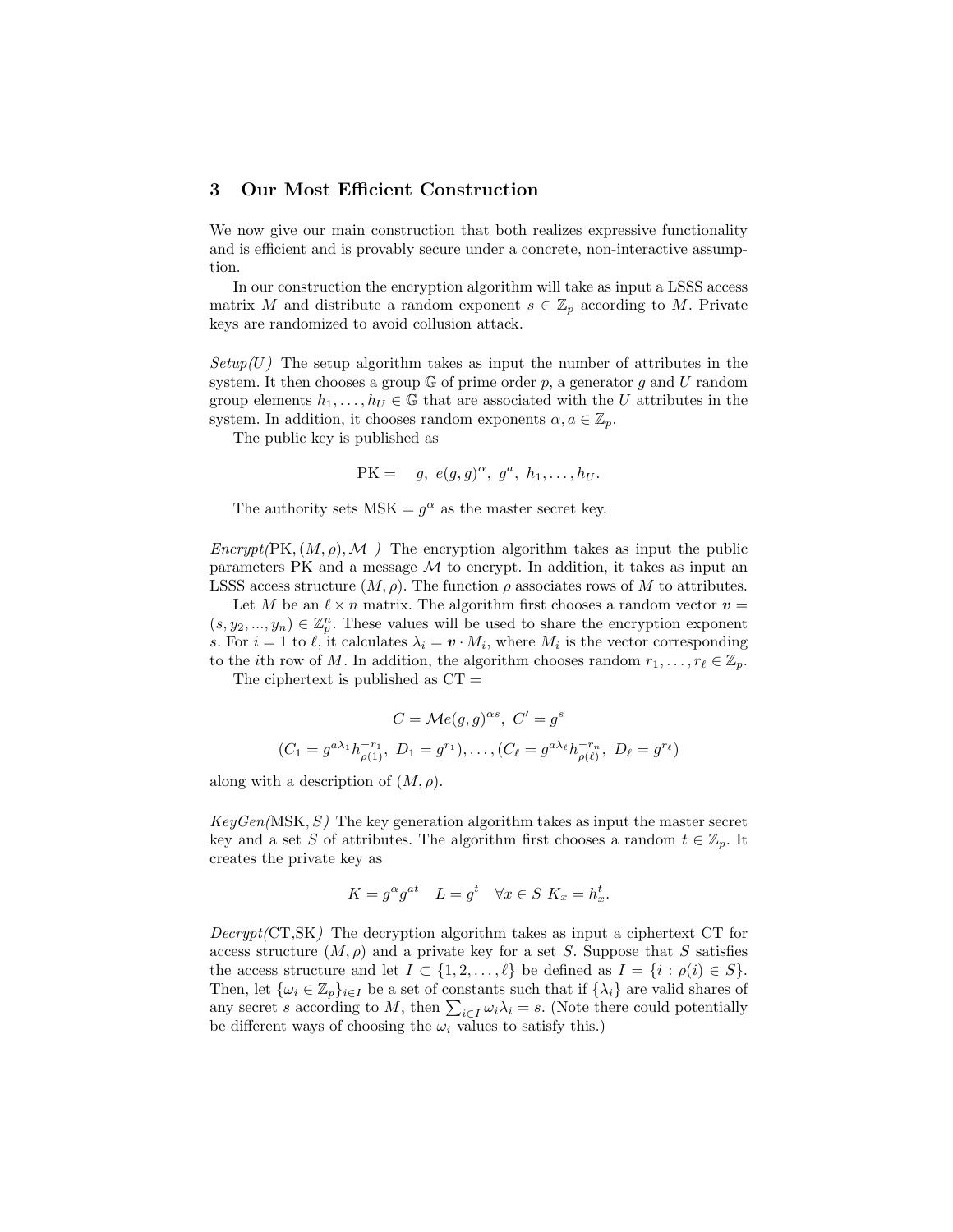The decryption algorithm first computes

$$
e(C', K)/(\prod_{i \in I} (e(C_i, L)e(D_i, K_{\rho(i)}))^{\omega_i}) =
$$
  

$$
e(g, g)^{\alpha s}e(g, g)^{\alpha s}/(\prod_{i \in I} e(g, g)^{\alpha \lambda_i \omega_i}) = e(g, g)^{\alpha s}
$$

The decryption algorithm can then divide out this value from C and obtain the message M.

## 3.1 Proof

An important step in proving our system secure will be for the reduction to "program" the challenge ciphertext into the public parameters. One significant obstacle that we will encounter is that an attribute may be associated with multiple rows in the challenge access matrix (i.e. the  $\rho$  function is not injective). This is analogous to an attribute appearing in multiple leafs in an access tree.

For example, suppose that in our reduction we want to program our parameters such that for  $h_x$  based on the *i*-th row of  $M^*$  if  $\rho^*(i) = x$ . However, if there exist  $i \neq j$  such that  $x = \rho(i) = \rho(j)$  then there is an issue since we must program both row i and row j in the simulation. Intuitively, there is a potential conflict in how to program the parameters.

In this reduction we resolve this by using different terms from the parallel BDHE assumption to program multiple rows of  $M^*$  into one group element corresponding to an attribute. The extra terms provided allow us to do so without ambiguity. <sup>4</sup> In Section 5 we show a tradeoff where our reduction can program the information using just the decisional Bilinear Diffie-Hellman assumption, but at some loss of efficiency.

We prove the following theorem.

Theorem 1. Suppose the decisional q-parallel BDHE assumption holds. Then no polytime adversary can selectively break our system with a challenge matrix of size  $\ell^* \times n^*$ , where  $\ell^*, n^* \leq q$ .

Suppose we have an adversary A with non-negligible advantage  $\epsilon = \mathsf{Adv}_{\mathcal{A}}$ in the selective security game against our construction. Moreover, suppose it chooses a challenge matrix  $M^*$  where both dimensions are at most q. We show how to build a simulator,  $\beta$ , that plays the decisional q-parallel BDHE problem.

*Init* The simulator takes in a q-parallel BDHE challenge  $y$ , T. The adversary gives the algorithm the challenge access structure  $(M^*, \rho^*)$ , where  $M^*$  has  $n^*$ columns.

<sup>4</sup> We note that certain assumptions have been leveraged to "program" a large amount of information into single group elements in other contexts. Gentry's reduction [24] embeds a degree q polynomial into a single group element.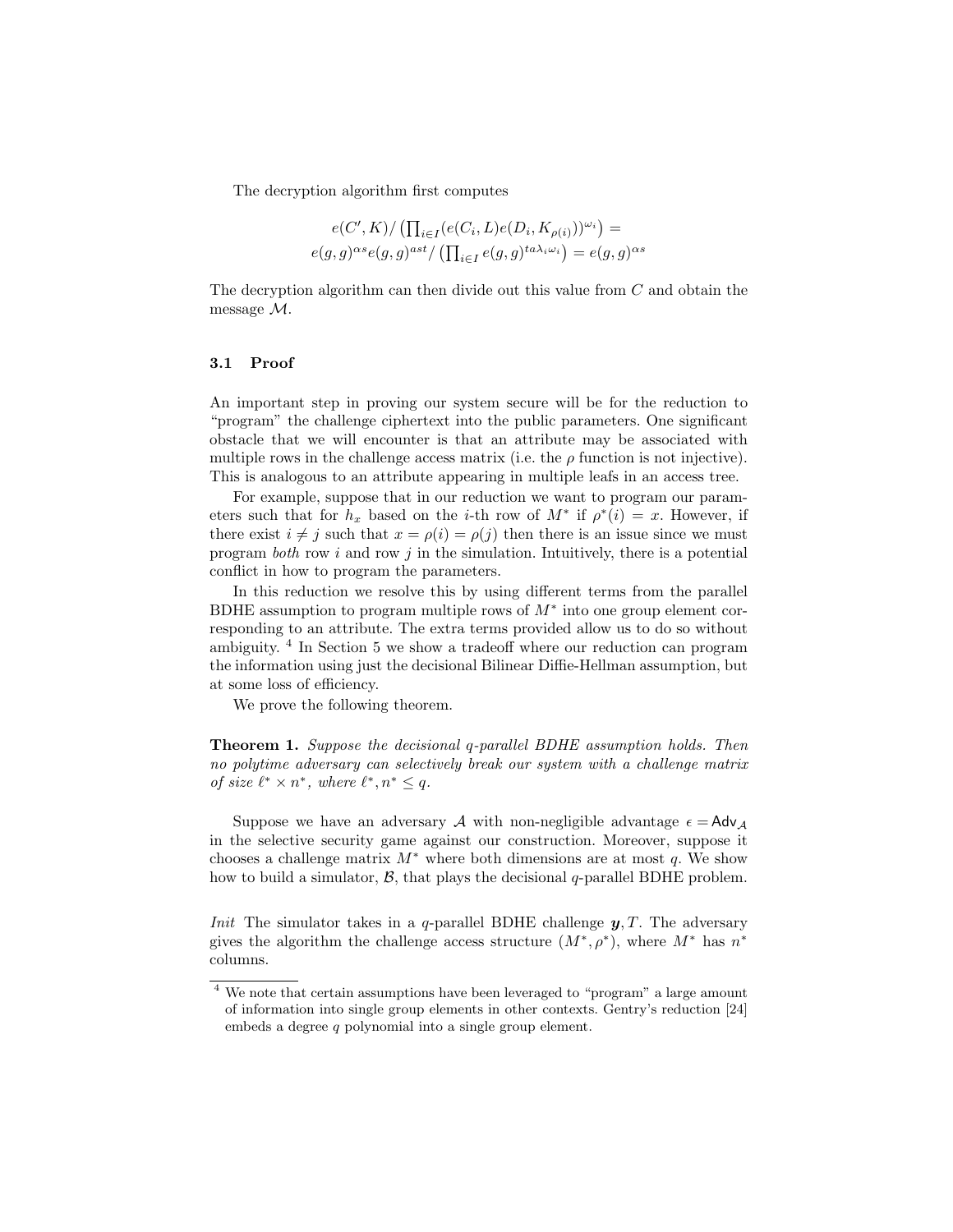Setup The simulator chooses random  $\alpha' \in \mathbb{Z}_p$  and implicitly sets  $\alpha = \alpha' + a^{q+1}$ by letting  $e(g,g)^\alpha = e(g^a, g^{a^q})e(g,g)^{\alpha'}$ .

We describe how the simulator "programs" the group elements  $h_1, \ldots, h_U$ . For each x for  $1 \le x \le U$  begin by choosing a random value  $z_x$ . Let X denote the set of indices i, such that  $\rho^*(i) = x$ . The simulator programs  $h_x$  as:

$$
h_x = g^{z_x} \prod_{i \in X} g^{a M_{i,1}^* / b_i} \cdot g^{a^2 M_{i,2}^* / b_i} \cdots g^{a^{n^*} M_{i,n^*}^* / b_i}.
$$

Note that if  $X = \emptyset$  then we have  $h_x = g^{z_x}$ . Also note that the parameters are distributed randomly due to the  $g^{z_x}$  value.

Phase I In this phase the simulator answers private key queries. Suppose the simulator is given a private key query for a set  $S$  where  $S$  does not satisfy  $M^*$ .

The simulator first chooses a random  $r \in \mathbb{Z}_p$ . Then it finds a vector  $w =$  $(w_1, \ldots, w_{n^*}) \in \mathbb{Z}_p^{n^*}$  such that  $w_1 = -1$  and for all i where  $\rho^*(i) \in S$  we have that  $\mathbf{w} \cdot M_i^* = 0$ . By the definition of a LSSS such a vector must exist. Note that if such a vector did not exist then the vector  $(1, 0, 0, \ldots, 0)$  would be in the span of S. See the discussion in Section 2.

The simulator begins by implicitly defining  $t$  as

$$
r + w_1 a^q + w_2 a^{q-1} + \dots + w_{n^*} a^{q-n^*+1}.
$$

It performs this by setting  $L = g^r \prod_{i=1,\dots,n^*} (g^{a^{q+1-i}})^{w_i} = g^t$ .

We observe that by our definition of t, we have that  $g^{at}$  contains a term of  $g^{-a^{q+1}}$ , which will cancel out with the unknown term in  $g^{\alpha}$  when creating K. The simulator can compute  $K$  as:

$$
K = g^{\alpha'} g^{ar} \prod_{i=2,\dots,n^*} (g^{a^{q+2-i}})^{w_i}.
$$

Now we must calculate  $K_x \,\forall x \in S$ . First, we consider  $x \in S$  for which there is no *i* such that  $\rho^*(i) = x$ . For those we can simply let  $K_x = L^{z_x}$ .

The more difficult task is to create key components  $K_x$  for attributes  $x \in S$ , where  $x$  is used in the access structure. For these keys we must make sure that there are no terms of the form  $g^{a^{q+1}/b_i}$  that we can't simulate. However, we have that  $M_i^* \cdot \mathbf{w} = 0$ ; therefore, all of these terms cancel.

Again, let X be the set of all i such that  $\rho^*(i) = x$ . The simulator creates  $K_x$  in this case as follows.

$$
K_x = L^{z_x} \prod_{i \in X} \prod_{j=1,...,n^*} \left( g^{(a^j/b_i)r} \prod_{\substack{k=1,...,n^* \\ k \neq j}} (g^{a^{q+1+j-k}/b_i})^{w_k} \right)^{M_{i,j}^*}
$$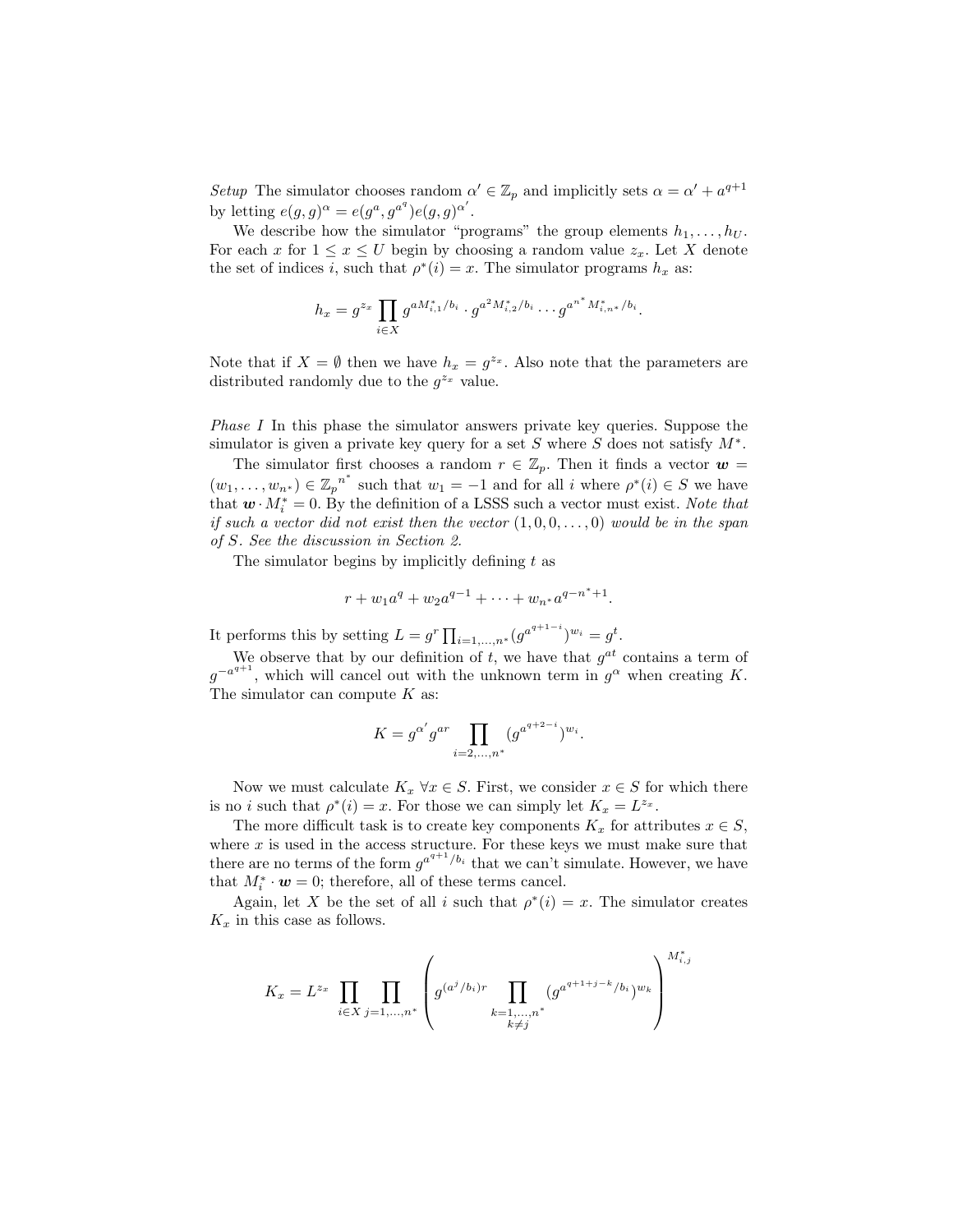Challenge Finally, we build the challenge ciphertext. The adversary gives two messages  $\mathcal{M}_0, \mathcal{M}_1$  to the simulator. The simulator flips a coin  $\beta$ . It creates  $C = \overline{\mathcal{M}}_{\beta} T \cdot e(g^s, g^{\alpha'})$  and  $C' = g^s$ .

The tricky part is to simulate the  $C_i$  values since this contains terms that we must cancel out. However, the simulator can choose the secret splitting, such that these cancel out. Intuitively, the simulator will choose random  $y'_2, \ldots, y'_{n^*}$ and the share the secret using the vector

$$
\mathbf{v} = (s, sa + y_2', sa^2 + y_3', \dots, sa^{n-1} + y_{n^*}') \in \mathbb{Z}_p^{n^*}.
$$

In addition, it chooses random values  $r'_1, \ldots, r'_{\ell}$ .

For  $i = 1, ..., n^*$ , we define  $R_i$  as the set of all  $k \neq i$  such that  $\rho^*(i) = \rho^*(k)$ . In other words, the set of all other row indices that have the same attribute as row i. The challenge ciphertext components are then generated as

$$
D_i = g^{-r'_i} g^{-sb_i}
$$
  
\n
$$
C_i = h_{\rho^*(i)}^{r'_i} \left( \prod_{j=2,\ldots,n^*} (g^a)^{M^*_{i,j} y'_j} \right) (g^{b_i \cdot s})^{-z_{\rho^*(i)}} \cdot \left( \prod_{k \in R_i} \prod_{j=1,\ldots,n^*} (g^{a^j \cdot s \cdot (b_i/b_k)})^{M^*_{k,j}} \right)
$$

Phase II Same as phase I.

Guess The adversary will eventually output a guess  $\beta'$  of  $\beta$ . The simulator then outputs 0 to guess that  $T = e(g, g)^{a^{q+1}s}$  if  $\beta = \beta'$ ; otherwise, it outputs 1 to indicate that it believes  $T$  is a random group element in  $\mathbb{G}_T$ .

When T is a tuple the simulator  $\beta$  gives a perfect simulation so we have that

$$
\Pr\left[\mathcal{B}\left(\mathbf{y},T=e(g,g)^{a^{q+1}s}\right)=0\right]=\frac{1}{2}+\mathsf{Adv}_{\mathcal{A}}.
$$

When T is a random group element the message  $\mathcal{M}_{\beta}$  is completely hidden from the adversary and we have  $Pr[\mathcal{B}(\mathbf{y}, T = R) = 0] = \frac{1}{2}$ . Therefore,  $\mathcal{B}$  can play the decisional q-parallel BDHE game with non-negligible advantage.

# 4 Constructions from Weaker Assumptions

Our first construction provided a very efficient system, but under a strong (but still non-interactive) assumption. To bridge this gap we introduce two additional constructions that provide a tradeoff of performance versus strength of assumptions. We effectively explore a spectrum between system efficiency and strength of assumption. The final construction is proven secure under the simple decisional-BDH assumption.

Overview The primary obstacle in achieving security from weaker assumptions is that we must be able to reflect the challenge access structure  $M^*$  in the parameters during the reduction. We create two different constructions using the same framework.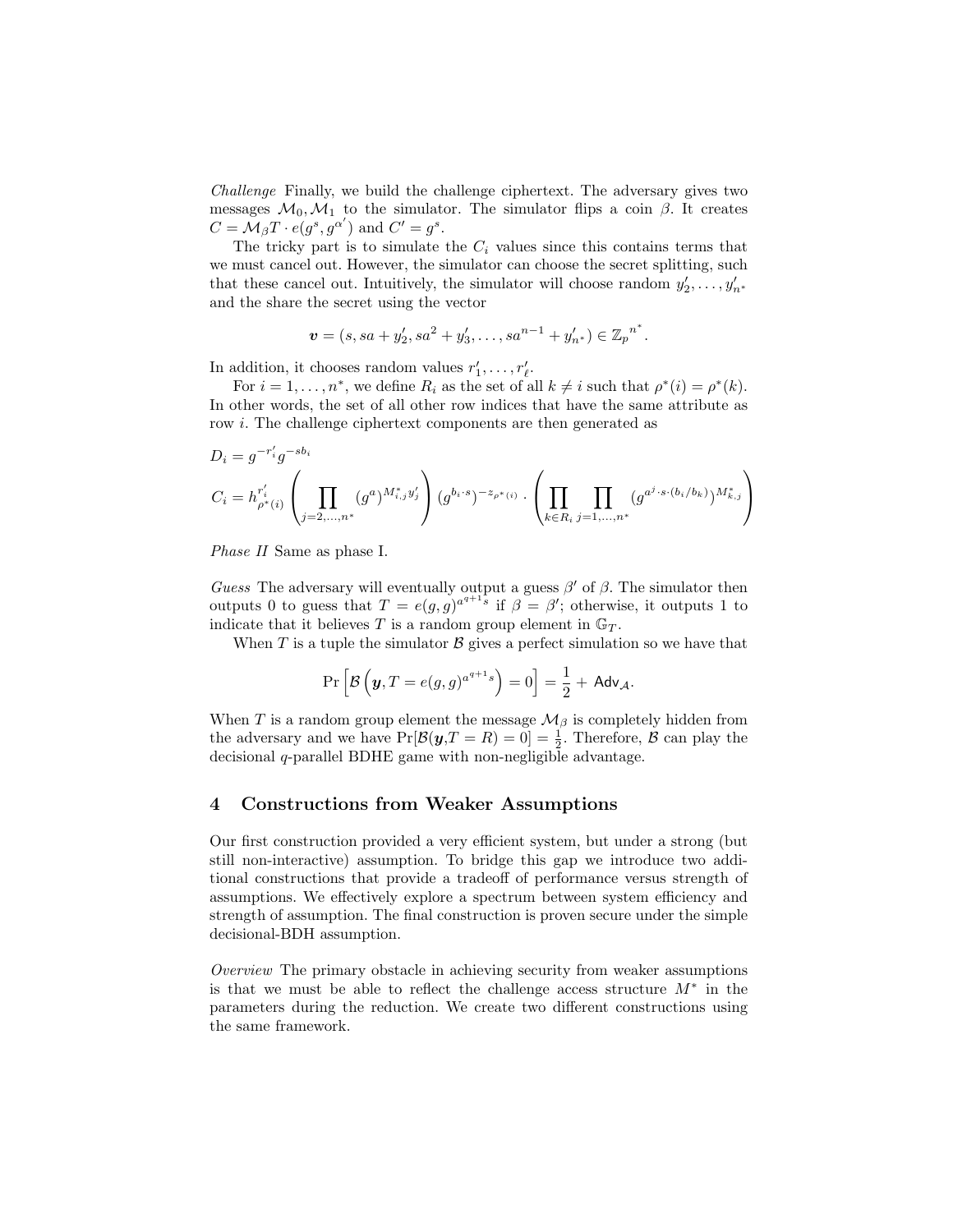In our full version [42] we give a construction provably secure under the existing d-BDHE assumption introduced by Boneh, Boyen and Goh [11]. To accommodate a weaker assumption we introduce a parameter  $k_{\text{max}}$  which is the maximum number of times any one attribute can appear in an access formula. A private key in this system will be a factor of  $k_{\text{max}}$  larger than our main construction.

Next, in Section 5 we give a construction provably secure under the much more standard decisional Bilinear Diffie-Hellman assumption. To realize security under this assumption our system must additionally introduce a parameter  $n_{\text{max}}$ , where performance parameters will be a factor of  $n_{\text{max}}$  larger than our most efficient construction.

## 5 Bilinear Diffie-Hellman Construction

While our unrestricted construction realizes a potentially ideal type of efficiency, we would like to also show that secure CP-ABE systems can be realized from static assumptions. Here we show how to realize our framework under the decisional Bilinear Diffie Hellman d-(BDH) assumption.

The primary challenge with realizing a construction provably secure under BDH is we need a way for a reduction to embed the challenge matrix  $M^*$  in the parameters. Since the BDH assumption gives the reduction less components to embed this, there is no obvious path for reducing the previous constructions to d-BDH. We surmount this obstacle by expanding our ciphertexts and public parameter space. By doing this we enable our reduction to embed the challenge matrix.

Our construction is parametrized by a integer  $n_{\text{max}}$  that specifies the maximum number of columns in a ciphertext policy. The public parameters, keys and ciphertext size will all grow linearly in this parameter. <sup>5</sup>

Like our first construction we restrict  $\rho()$  to be an injective function, but can alleviate this restriction by applying a similar transformation to allow an attribute to appear  $k_{\text{max}}$  times for some specified  $k_{\text{max}}$ . Our construction follows.

 $Setup(U, n_{\text{max}})$  The setup algorithm takes as input, U, the number of attributes in the system U and  $n_{\text{max}}$  the maximum number of columns in an LSSS matrix (or number of nodes in an access formula). It then creates a group G of prime order p and a generator g and chooses random elements  $(h_{1,1},\ldots,h_{1,U}),\ldots$ ,  $(h_{n_{\max},1}, ..., h_{n_{\max},U})$  In addition, it chooses random exponents  $\alpha, a \in \mathbb{Z}_p$ .

The public key is published as

PK = 
$$
g, e(g, g)^{\alpha}, g^{a},
$$
  
\n $(h_{1,1}, \ldots, h_{1,U}), \ldots, (h_{n_{\text{max}},1}, \ldots, h_{n_{\text{max}},U})$ 

The authority sets  $MSK = g^{\alpha}$  as the master secret key.

<sup>5</sup> One could achieve smaller ciphertexts by creating multiple systems with different  $n_{\text{max}}$  values and use the one that fit the actual policy most tightly.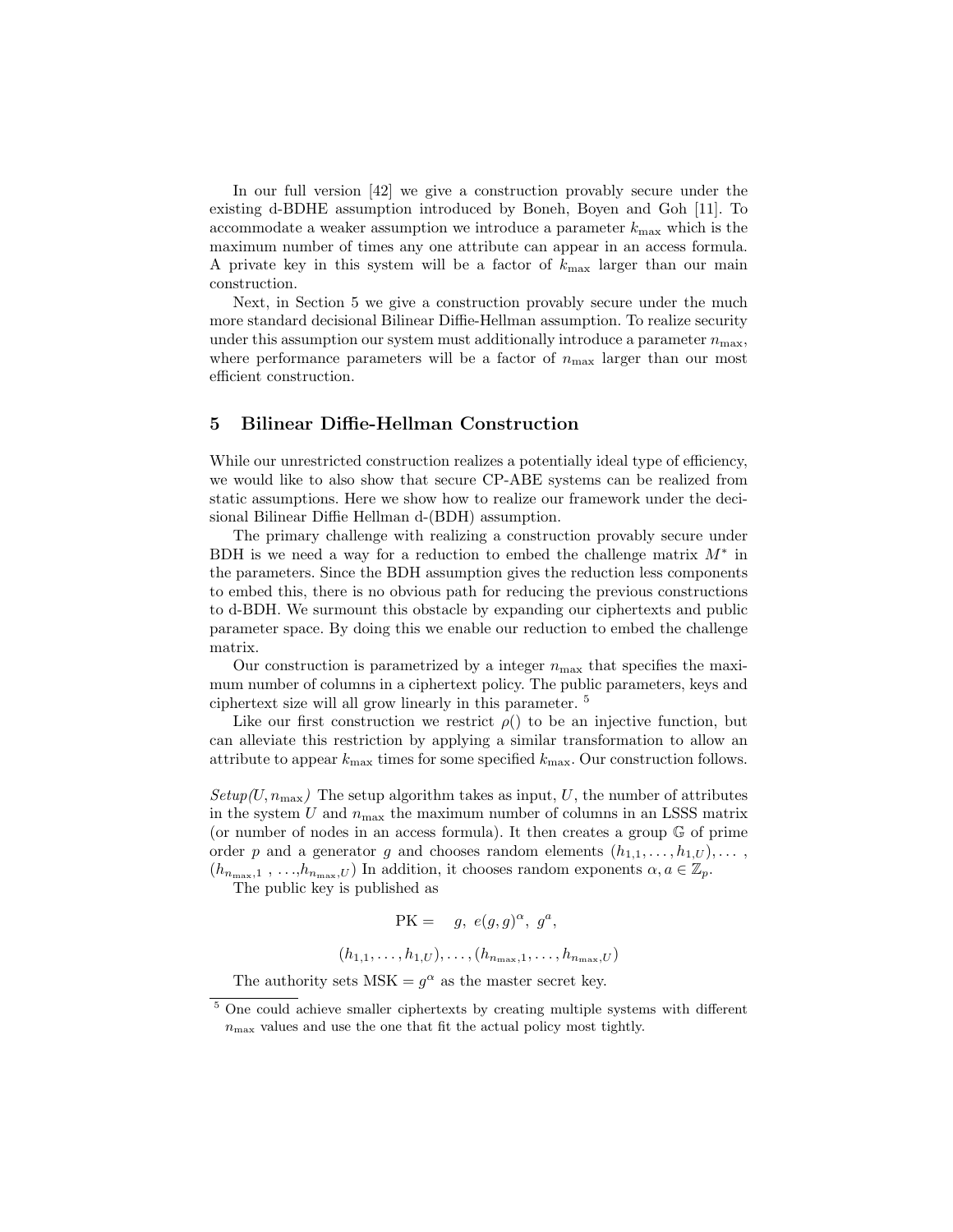$\text{Encrypt(PK}, (M, \rho), \mathcal{M})$  The encryption algorithm takes as input the public parameters PK and a message  $M$  to encrypt. In addition, it takes as input an LSSS access structure  $(M, \rho)$ . The function  $\rho$  associates rows of M to attributes. In this construction we limit  $\rho$  to be an injective function, that is an attribute is associated with at most one row of M.

Let M be an  $\ell \times n_{\text{max}}$  matrix. (If one needs to create a policy for  $n < n_{\text{max}}$ , then one can simply "pad out" the rightmost  $n_{\text{max}} - n$  columns with all zeros.) The algorithm first chooses a random vector  $\mathbf{v} = (s, y_2, ..., y_{n_{\text{max}}}) \in \mathbb{Z}_p^n$ . These values will be used to share the encryption exponent s.

The ciphertext is published as

$$
CT = C = \mathcal{M}e(g, g)^{\alpha s}, \ C' = g^{s}, \ \forall \sum_{\substack{i=1,\dots,\ell\\j=1,\dots,n_{\text{max}}}} C_{i,j} = g^{aM_{i,j}v_j} h_{j,\rho(i)}^{-s}
$$

along with a description of  $M, \rho$ .

 $KeyGen(MSK, S)$  The key generation algorithm takes as input the master secret key and a set S of attributes. The algorithm first chooses a random  $t_1, \ldots, t_{n_{\text{max}}} \in$  $\mathbb{Z}_p$ . It creates the private key as

$$
K = g^{\alpha} g^{at_1} \quad L_1 = g^{t_1}, \dots, L_n = g^{t_{n_{\text{max}}}}
$$

$$
\forall x \in S \quad K_x = \prod_{j=1,\dots,n_{\text{max}}} h_{j,x}^{t_j}.
$$

Decrypt(CT,SK) The decryption algorithm takes as input a ciphertext CT for access structure  $(M, \rho)$  and a private key for a set S. Suppose that S satisfies the access structure and let  $I \subset \{1, 2, ..., \ell\}$  be defined as  $I = \{i : \rho(i) \in S\}.$ Then, let  $\{\omega_i \in \mathbb{Z}_p\}_{i\in I}$  be a set of constants such that, if  $\{\lambda_i\}$  are valid shares of any secret s according to M, then  $\sum_{i \in I} \omega_i \lambda_i = s$ . (Note there could potentially be different ways of choosing the  $\omega_i$  values to satisfy this.)

The decryption algorithm first computes

$$
e(C', K) / \left( \prod_{j=1,...,n_{\text{max}}} e(L_j, \prod_{i \in I} C_{i,j}^{\omega_i}) \right) \prod_{i \in I} e(K_{\rho(i)}^{\omega_i}, C')
$$
  
\n
$$
= e(C', K) / \left( \prod_{j=1,...,n_{\text{max}}} e(g^{t_j}, g^{\sum_{i \in I} aM_{i,j}v_j\omega_i}) \right)
$$
  
\n
$$
e(g^{t_j}, \prod_{i \in I} h_{j,\rho(i)}^{-s\omega_i}) \prod_{i \in I} e(K_{\rho(i)}^{\omega_i}, g^s)
$$
  
\n
$$
= e(C', K) / \prod_{j=1,...,n_{\text{max}}} e(g^{t_j}, g^{\sum_{i \in I} aM_{i,j}v_j\omega_i})
$$
  
\n
$$
= e(C', K) / e(g^{t_1}, g^{\sum_{i \in I} aM_{i,1}v_1\omega_i})
$$
  
\n
$$
= e(g^s, g^\alpha g^{at_1}) / e(g, g)^{at_1 s}
$$
  
\n
$$
= e(g, g)^\alpha s
$$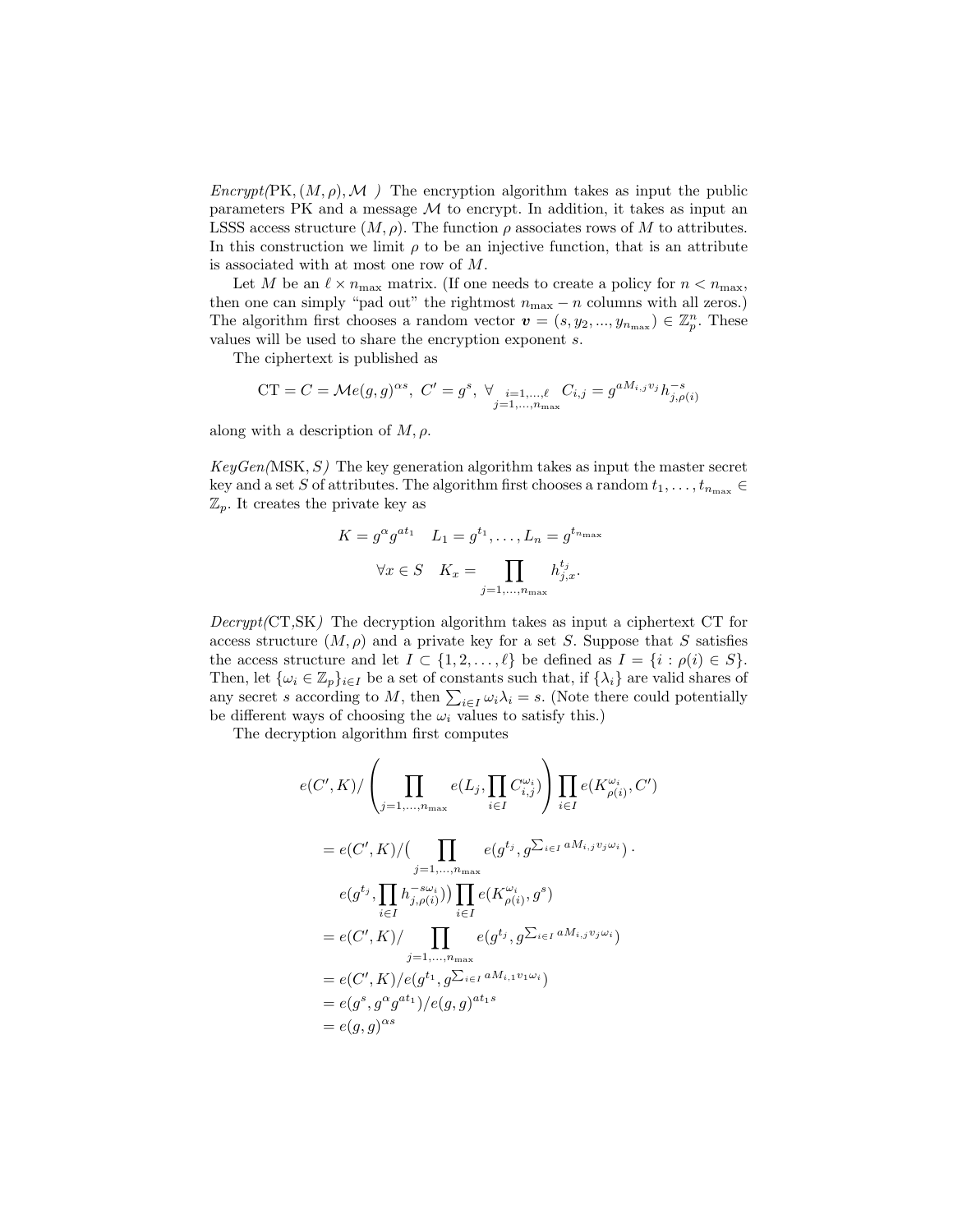The decryptor can then divide out this value from C and obtain the message M.

## 5.1 Proof

We prove the following theorem.

Theorem 2. Suppose the decisional BDH assumption holds. Then no polytime adversary can selectively break our system.

Due to space limitations we defer the proof of the system to our full version [42].

## 6 Large Universe of Attributes

One aspect of our main construction is that it defines the set of attributes to be used in the parameters. One useful feature is to be able to dynamically use any string as an attribute. In our full version [42] we show how in the random oracle we can realize any number of attributes with constant size parameters by simply hashing the attribute string. Also in our full version provide a large universe construction in the standard model.

## Acknowledgements

We thank Matt Green, Kazuki Yoneyama and anonymous reviewers for useful comments.

# References

- [1] Michel Abdalla, Mihir Bellare, Dario Catalano, Eike Kiltz, Tadayoshi Kohno, Tanja Lange, John Malone-Lee, Gregory Neven, Pascal Paillier, and Haixia Shi. Searchable encryption revisited: Consistency properties, relation to anonymous ibe, and extensions. In CRYPTO, pages 205–222, 2005.
- [2] Michel Abdalla, Dario Catalano, Alexander W. Dent, John Malone-Lee, Gregory Neven, and Nigel P. Smart. Identity-based encryption gone wild. In ICALP (2), pages 300–311, 2006.
- [3] Sattam S. Al-Riyami, John Malone-Lee, and Nigel P. Smart. Escrow-free encryption supporting cryptographic workflow. Int. J. Inf. Sec., 5(4):217–229, 2006.
- [4] Walid Bagga, Refik Molva, and Stefano Crosta. Policy-based encryption schemes from bilinear pairings. In ASIACCS, page 368, 2006.
- [5] Manuel Barbosa and Pooya Farshim. Secure cryptographic workflow in the standard model. In INDOCRYPT, pages 379-393, 2006.
- [6] Amos Beimel. Secure Schemes for Secret Sharing and Key Distribution. PhD thesis, Israel Institute of Technology, Technion, Haifa, Israel, 1996.
- [7] John Bethencourt, Amit Sahai, and Brent Waters. Ciphertext-policy attributebased encryption. In IEEE Symposium on Security and Privacy, pages 321–334, 2007.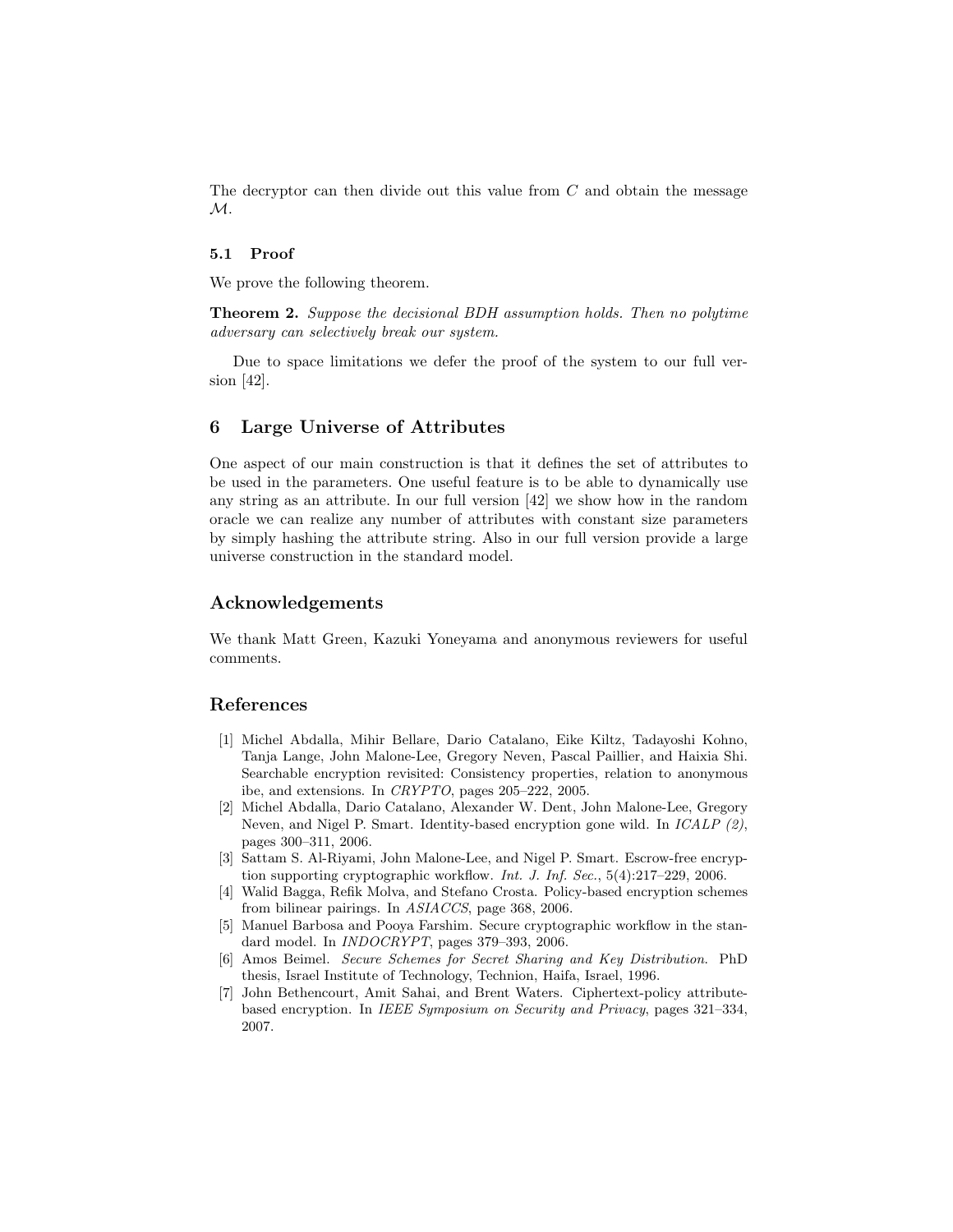- [8] Randy Badenand Adam Benderand Neil Springand Bobby Bhattacharjee and Daniel Starin. Persona: An online social network with user defined privacy. In ACM SIGCOMM, 2009.
- [9] Rakesh Bobba, Omid Fatemieh, Fariba Khan, Arindam Khanand Carl A. Gunter, Himanshu Khurana, and Manoj Prabhakaran. Attribute-based messaging: Access control and confidentiality. Manuscript 2009.
- [10] Dan Boneh and Xavier Boyen. Efficient selective-id secure identity-based encryption without random oracles. In EUROCRYPT, pages 223–238, 2004.
- [11] Dan Boneh, Xavier Boyen, and Eu-Jin Goh. Hierarchical identity based encryption with constant size ciphertext. In  $EUROCRYPT$ , pages 440–456, 2005.
- [12] Dan Boneh, Giovanni Di Crescenzo, Rafail Ostrovsky, and Giuseppe Persiano. Public key encryption with keyword search. In EUROCRYPT, pages 506–522, 2004.
- [13] Dan Boneh and Matthew K. Franklin. Identity-based encryption from the weil pairing. In CRYPTO, pages 213–229, 2001.
- [14] Dan Boneh, Craig Gentry, and Michael Hamburg. Space-efficient identity based encryption without pairings. In FOCS, pages 647–657, 2007.
- [15] Dan Boneh and Brent Waters. Conjunctive, subset, and range queries on encrypted data. In  $TCC$ , pages 535–554, 2007.
- [16] Xavier Boyen and Brent Waters. Anonymous hierarchical identity-based encryption (without random oracles). In CRYPTO, pages 290–307, 2006.
- [17] Robert W. Bradshaw, Jason E. Holt, and Kent E. Seamons. Concealing complex policies with hidden credentials. In ACM Conference on Computer and Communications Security, pages 146–157, 2004.
- [18] Ran Canetti, Shai Halevi, and Jonathan Katz. A forward-secure public-key encryption scheme. In EUROCRYPT, pages 255–271, 2003.
- [19] Melissa Chase. Multi-authority attribute based encryption. In TCC, pages 515– 534, 2007.
- [20] L. Chen, Keith Harrison, Andrew Moss, David Soldera, and Nigel P. Smart. Certification of public keys within an identity based system. In ISC, pages 322–333, 2002.
- [21] L. Chen, Keith Harrison, David Soldera, and Nigel P. Smart. Applications of multiple trust authorities in pairing based cryptosystems. In *InfraSec*, pages 260– 275, 2002.
- [22] Ling Cheung and Calvin C. Newport. Provably secure ciphertext policy abe. In ACM Conference on Computer and Communications Security, pages 456–465, 2007.
- [23] Clifford Cocks. An identity based encryption scheme based on quadratic residues. In IMA Int. Conf., pages 360–363, 2001.
- [24] Craig Gentry. Practical identity-based encryption without random oracles. In EUROCRYPT, pages 445–464, 2006.
- [25] Craig Gentry and Alice Silverberg. Hierarchical id-based cryptography. In ASI-ACRYPT, pages 548–566, 2002.
- [26] Vipul Goyal, Abishek Jain, Omkant Pandey, and Amit Sahai. Bounded ciphertext policy attribute-based encryption. In ICALP, 2008.
- [27] Vipul Goyal, Omkant Pandey, Amit Sahai, and Brent Waters. Attribute-based encryption for fine-grained access control of encrypted data. In ACM Conference on Computer and Communications Security, pages 89–98, 2006.
- [28] Jeremy Horwitz and Ben Lynn. Toward hierarchical identity-based encryption. In EUROCRYPT, pages 466–481, 2002.